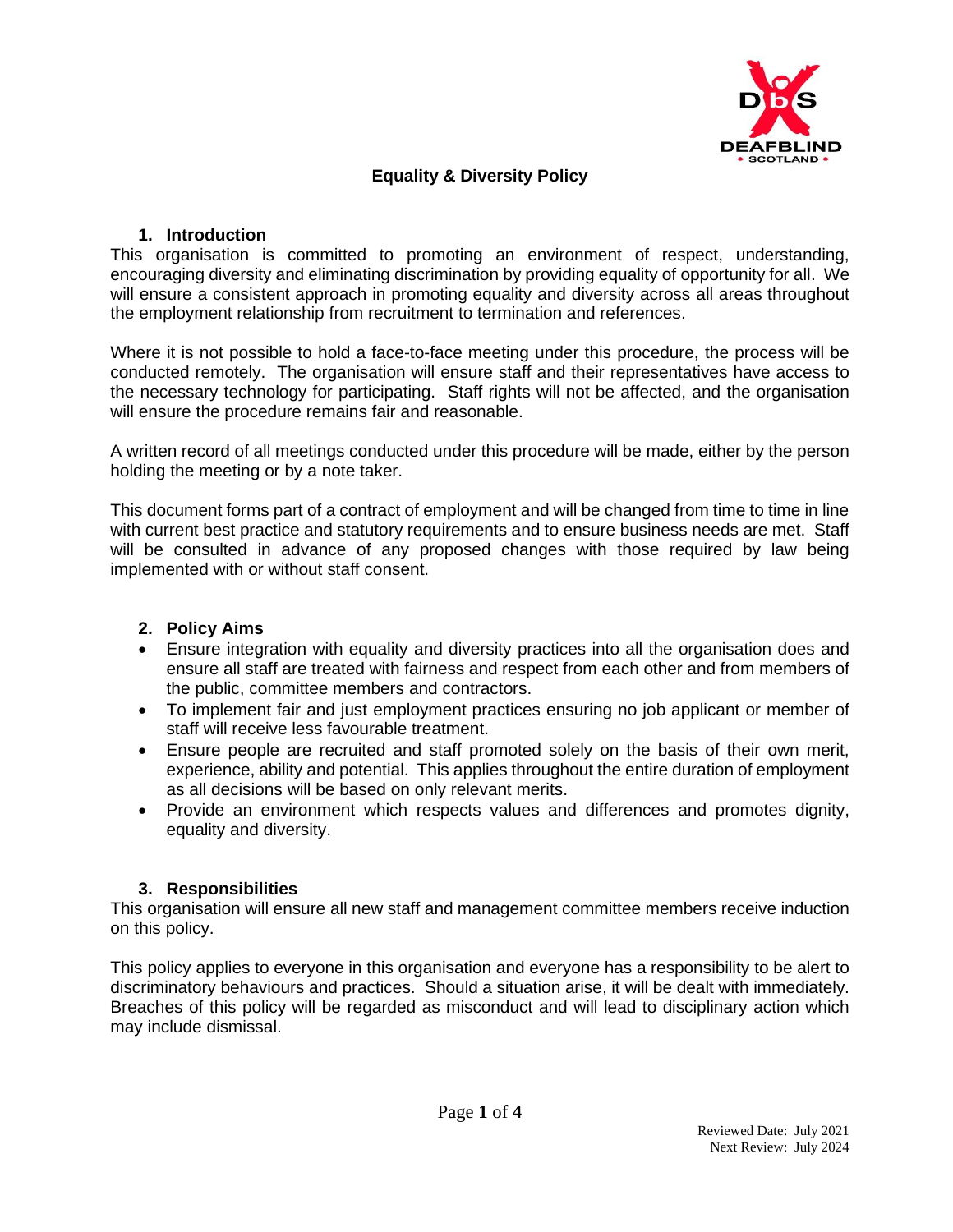

# **4. Recruitment & Selection**

It is this organisation's policy to ensure all recruitment decisions will be based completely on the merits and abilities of candidates and no other criteria will be used. In order to achieve this, equality and diversity practices will be integrated into every stage of the recruitment and selection process.

This will enable this organisation to recruit from the widest pool of talent, potentially raising the standard of intake and increasing the opportunity of a more diverse workforce. This will in turn, improve the organisation's service delivery, as it will include staff with more knowledge and experience, meet and aid in meeting the needs and aspirations of service users and potential service users.

To highlight the commitment to promoting equality and diversity from the beginning of the employment relationship, all vacancies will be aimed at as wide a group as possible. Adverts will also display any signs of equality bodies which this organisation is affiliated with. The information contained in the advert and all vacancy literature will be clear and accurate to attract the most appropriate candidates from all groups across society, to allow them to decide their own suitability for the vacancy and whether they wish to proceed with applying. This organisation will ensure all applications have clear instructions for completion and application forms will be free from personal questions which are not relevant to the vacancy and may lead to discrimination.

# **5. Terms & Conditions of Employment**

As part of the employment relationship, all contracts of employment will be issued in accordance with the job role and not the job holder. No member of staff will receive less favourable terms and conditions for any reason other than relating specifically to the job role and the grade it attracts.

## **6. Training and Development**

Equality and diversity will apply throughout all training activities and resources. Training and development opportunities will be given equally to all staff according to their job role. It is crucial all staff are able to participate and enjoy any training opportunities or activities without discrimination or fear of harassment.

## **7. Sexual Harassment**

The organisation will take all reasonably practical steps to prevent sexual harassment in the workplace through training and educating staff and volunteers on acceptable and unacceptable behaviour. The organisation will protect staff and volunteers from being subjected to any inappropriate or lewd behaviour by colleagues and third parties including contractors, visitors and service users. Anyone who is subject to such harassment should inform their line manager or another appropriate manager as soon as possible who will treat the matter seriously and confidentially and will carry out a fair and full investigation. Staff subjected to any such behaviours will be offered support such as counselling and temporary or permanent alterations to their working arrangements.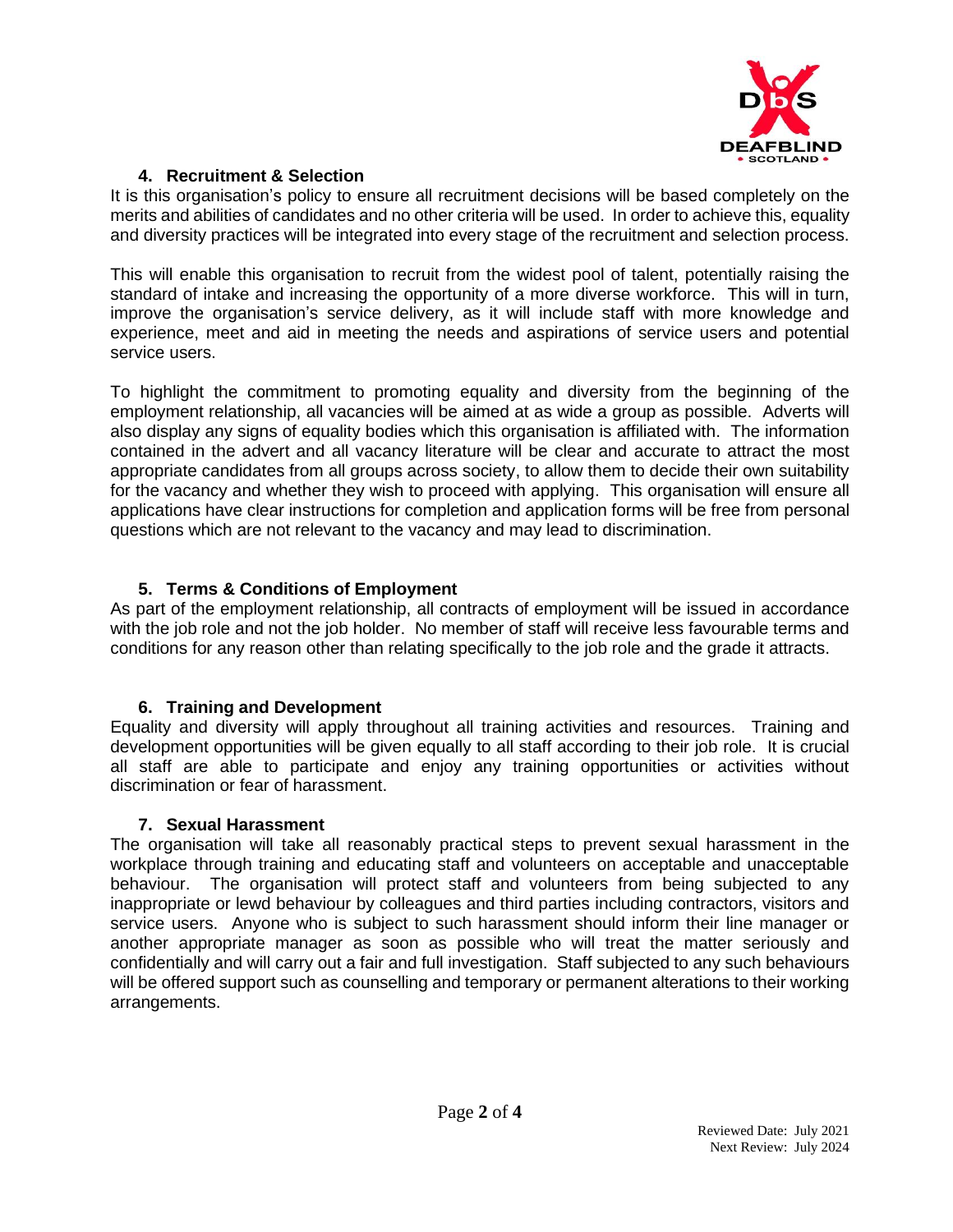

## **8. Redundancy Selection**

Redundancy selection will be made according to the statutory requirements and in line with this organisations Redundancy Policy. Criteria will be discussed with the Trade Union and or nominated representatives. The criteria will be set out and will be objectively fair and consistent.

### **9. Complaints:-**

## **Staff**

Where staff feel they have been discriminated against, victimised or harassed by any colleague (including managers), the aim should be to deal with it informally in the first instance.

### **Informal Stage**

It may be the discriminatory action was unconscious and easily resolved once the situation is highlighted. This is often the most efficient way with dealing with such circumstances and helps maintain good working relations.

The member of staff should raise the issue informally with their line manager (if the complaint is against their manager then the manager next in line). The manager will speak to the person whom the complaint is against. If it is found the behaviour was in breach of this policy, an appropriate level of sanction will be decided in line with the Disciplinary Policy.

A file note of the incident will be kept on the complainant's file, including a statement, the note will only be taken into account if there are any further incidents.

Dealing with the matter informally does not remove the complaining staff member's right to have the matter dealt with formally.

### **Formal Stage**

If the member of staff is dissatisfied with the informal stage outcome or the complaint is serious, they should raise the matter in writing to their line manager. The complaint will then be dealt with under the Grievance Policy. In line with this process an investigation into the complaint will be carried out.

If the outcome of the investigation is that a formal disciplinary hearing should take place, this will be conducted in line with the Disciplinary Procedures. (Please refer to the Disciplinary Policy for full details).

### **Stakeholders**

The right to be treated equally with dignity and respect extends to outside contractors, partners, service users, customers and any other agencies which are associated with this organisation. Stakeholders have a right to have any issues addressed under this policy. Any complaints will be investigated and appropriate action will be taken.

If a stakeholder feels they are being discriminated against in the course of their working day, the following procedure should be followed.

### **Informal Stage**